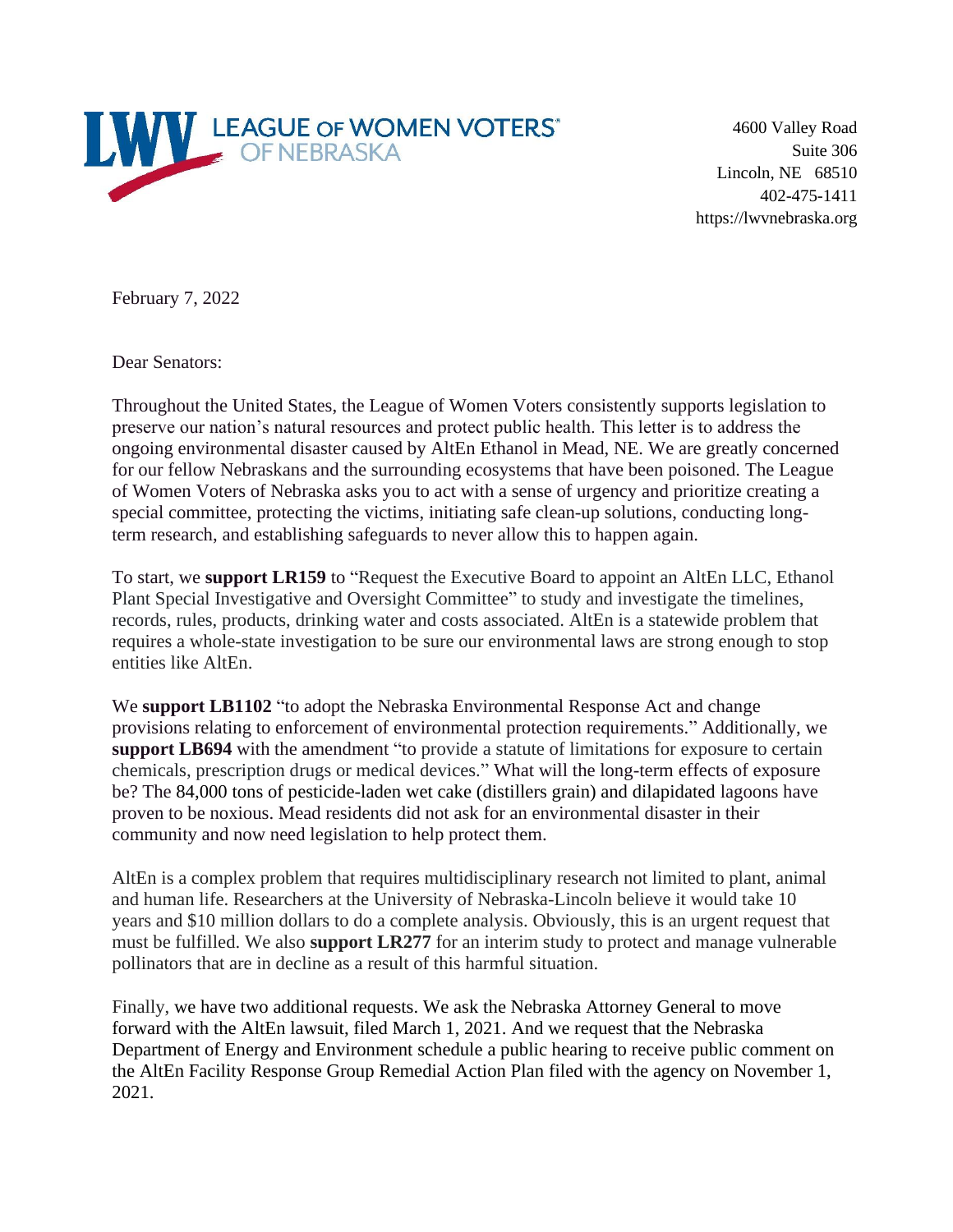Quality of the land, air and water have all been compromised. Our neighbors deserve human dignity and healthy lives. Environmental stewardship and hazardous waste remediation are key components for long-term solutions, not band-aid shells and leaky liners. Citizen-led organizations are doing everything in their power to advocate for the best outcome. We need our elected representatives to use every option in their toolkits to make this better.

We are asking every Nebraska senator to consider the gravity of this environmental crisis and to provide powerful, lasting solutions in response. Please be diligent about your decisions on the enclosed list of bills. Thank you for staying committed to your constituents and to all Nebraskans. We are counting on you.

Sincerely,

Janelle Stevenson & Megan Lyons Co-Directors, Natural Resources and Energy, LWVNE

Toni Monette and MaryLee Moulton Co-Presidents, LWVNE

*Enclosure: List of Legislation Impacting the AltEn Situation*